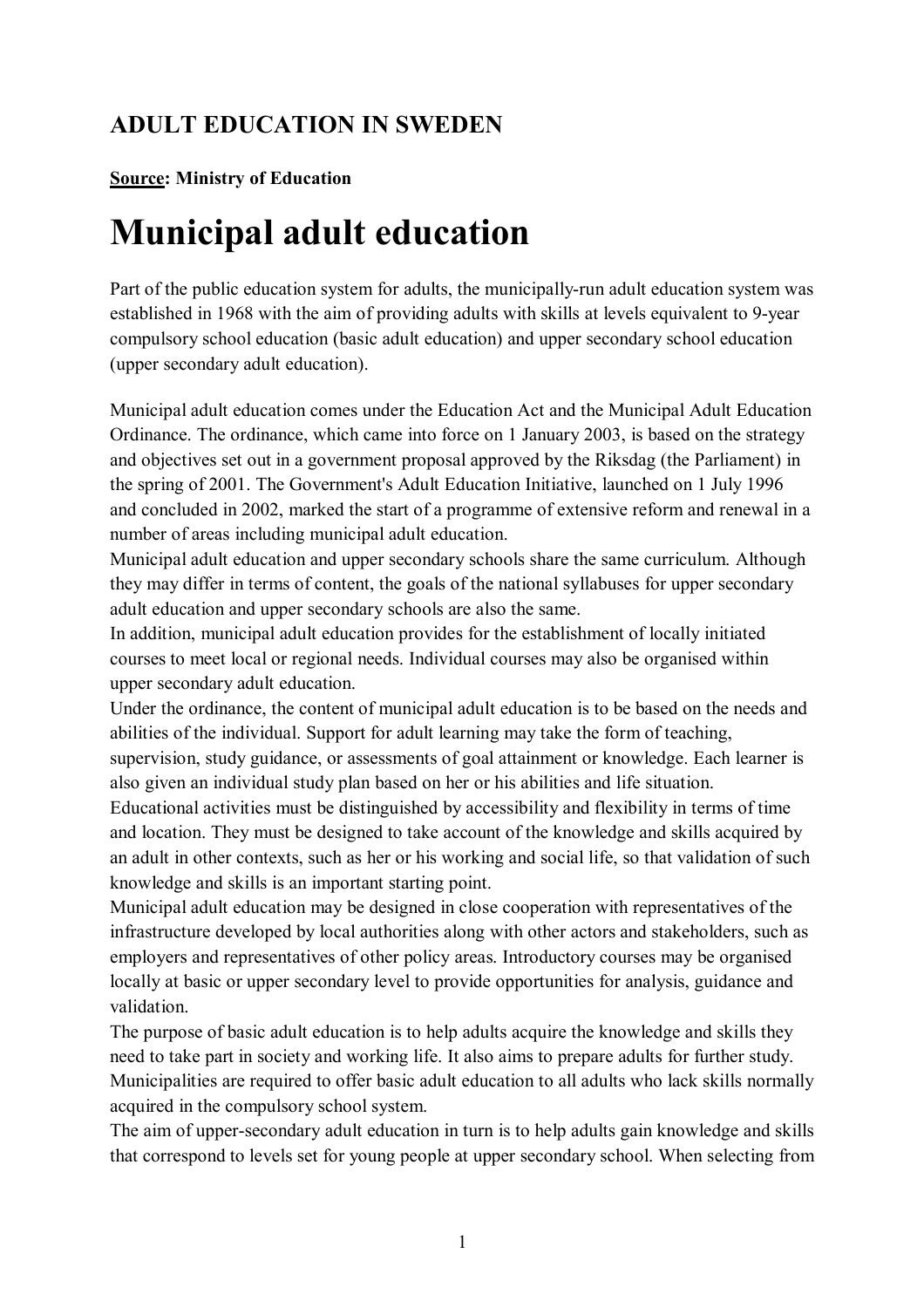a pool of qualified applicants, precedence should be given to those with relatively little previous education.

## **Education for adults with intellectual impairment (särvux)**

Education for adults with intellectual impairment is another part of the public adult education system. The scheme, which is divided into basic adult education and upper secondary level education, is intended for adults with intellectual impairment, acquired brain injuries, autism or autism-related conditions.

The system follows the same curriculum as municipal adult education but uses specially adapted syllabuses. The purpose of adult education for the intellectually impairment is to extend the individual learner's knowledge and skills on the basis of her or his previous schooling, experience and abilities. Learners can thus acquire skills in individual subjects in addition to skills equivalent to those taught in compulsory and upper secondary schools for children with intellectual disabilities and vocational training.

1 January 2007 marked the introduction of the right to basic adult education for persons with intellectual impairment who do not have the skills that compulsory special schools are designed to provide but who are capable of benefiting from such an education.

# **Swedish tuition for immigrants (sfi)**



Swedish tuition for immigrants forms part of the public adult education system in Sweden. The purpose of the scheme is to provide learners with basic Swedish language skills. It also aims to give adult immigrants who cannot read or write the chance to acquire these skills. Immigrants must be given the opportunity to develop their ability to communicate in Swedish - orally and in writing - in everyday situations, social settings and working life. Swedish for immigrants must also prepare learners for further studies.

Municipalities are required to offer Swedish language instruction to all adult immigrants who lack basic Swedish language skills. This should normally begin within three months of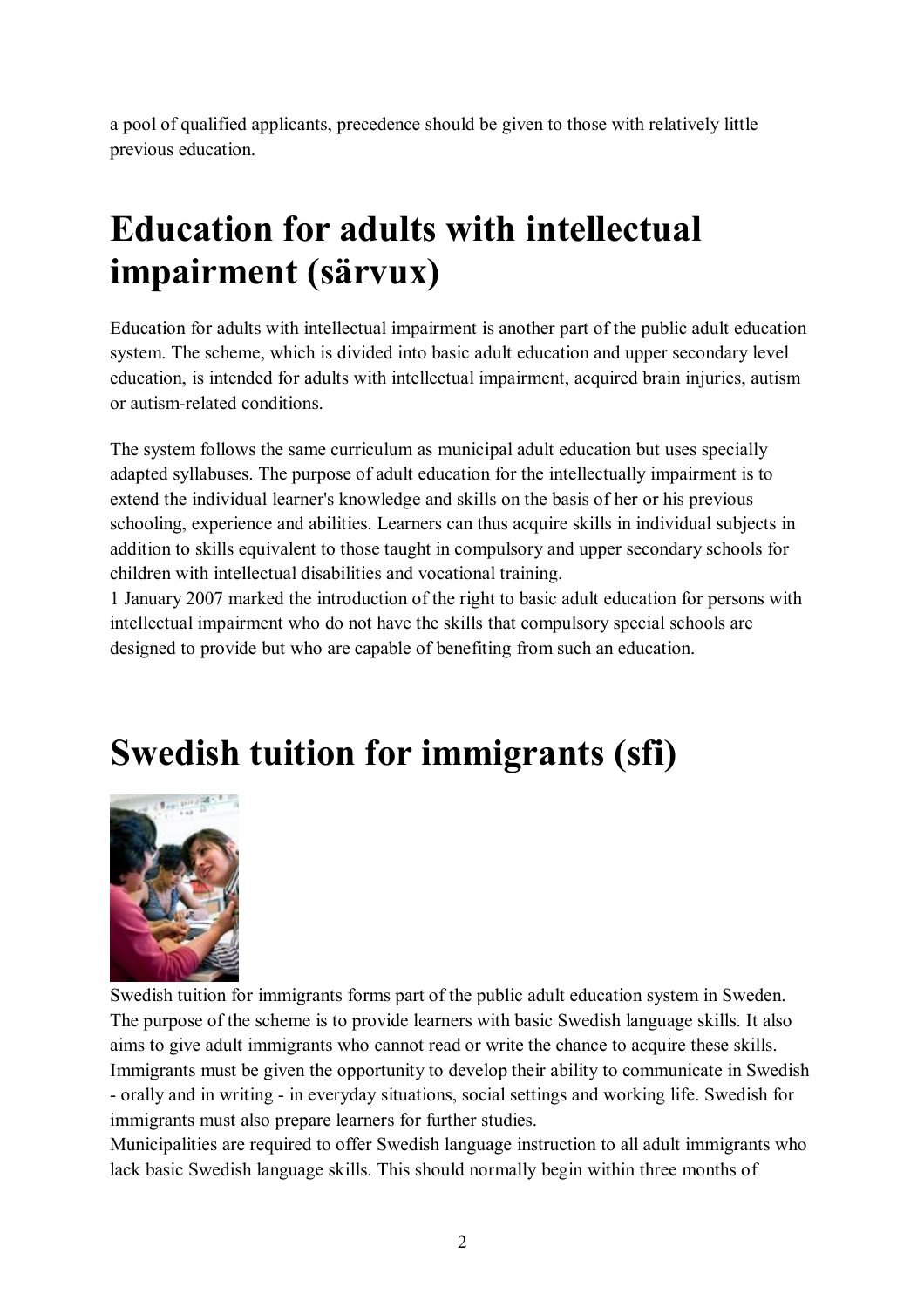registration of residence in the municipality. Depending on the learner's educational background and previous knowledge, she or he is placed in one of three differently paced study tracks, with the right to progress to course D in study track 3, regardless of which track she or he started on.

## **Advanced vocational education and training (KY)**



The course may be organised

in the form of contract education.

Advanced vocational education and training is a collective term for vocational training in a range of subject areas. Such training is distinguished by close cooperation with representatives of working life who take part in designing the training programmes and fund the workplace training scheme Learning in Working Life, which covers about one third of the total training period. Training programmes are developed on the basis of local and regional initiatives and are thus also important for regional development. Courses of between one and three years' duration leading to an advanced vocational qualification in the trainee's chosen occupational area are aimed at students who have completed upper secondary school and people with a professional background.

Advanced vocational education and training participants are entitled to study support throughout the training period on the same basis as higher education students. Training may be organised by universities or other higher education institutions, municipalities, county councils or private education providers. Funding, in the form of state grants or special funds, may be awarded on application following suitable assessment. The entire course or a part of it may be organised on a contract basis.

The authority responsible for qualified vocational training is the Swedish Agency for Advanced Vocational Education.

## **Supplementary education**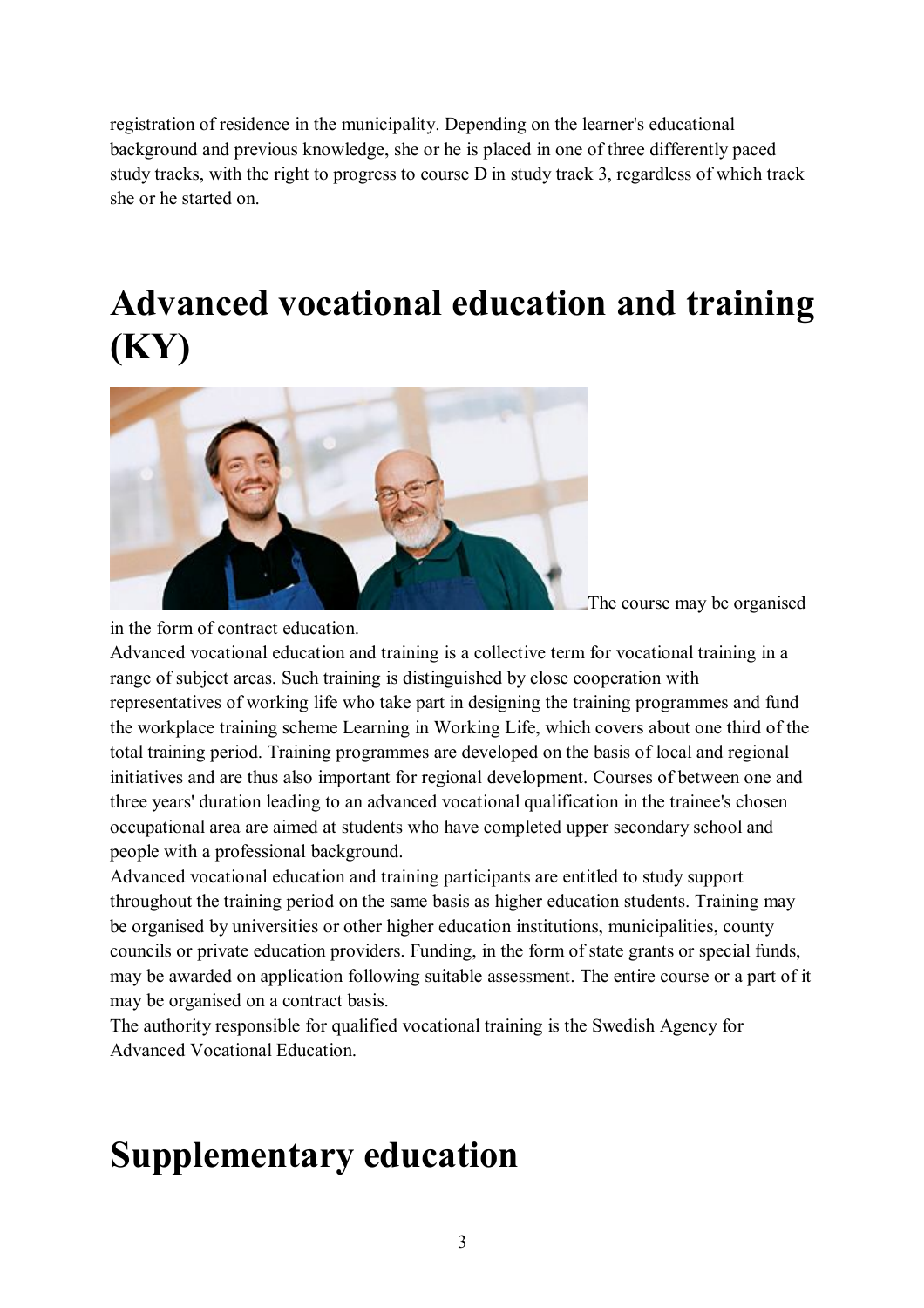

Supplementary education is not part of the public adult education system. Unlike other forms of adult education, it is privately owned and run, either by physical persons or organisations. Courses may supplement upper secondary education and are often dedicated to a specific subject or vocational area. Subject areas include art, dance, theatre, music, handicrafts, media and aviation. The supervisory authority is the National Agency for Education.

## **Liberal adult education (**Folkbildning) **in Sweden**

**Source: Folkbildningsrådet (www.folkbildning.se)**



variety of subjects.

## *Liberal adult education (folkbildning), which has a long history in Swedish social life, is provided by folk high schools (folkhögskolor) and study associations (studieförbund).*

The hallmark of Liberal adult education is that it is 'free and voluntary', i.e. free from central government control and voluntary for its participants.

Swedish folkbildning is the collective name for the activities conducted by the country's folk high schools and study associations in the form of courses, study circles and cultural activities. Folkbildning is a part of the liberal non-formal educational system. Every year, several million Swedes participate in folkbildning activities.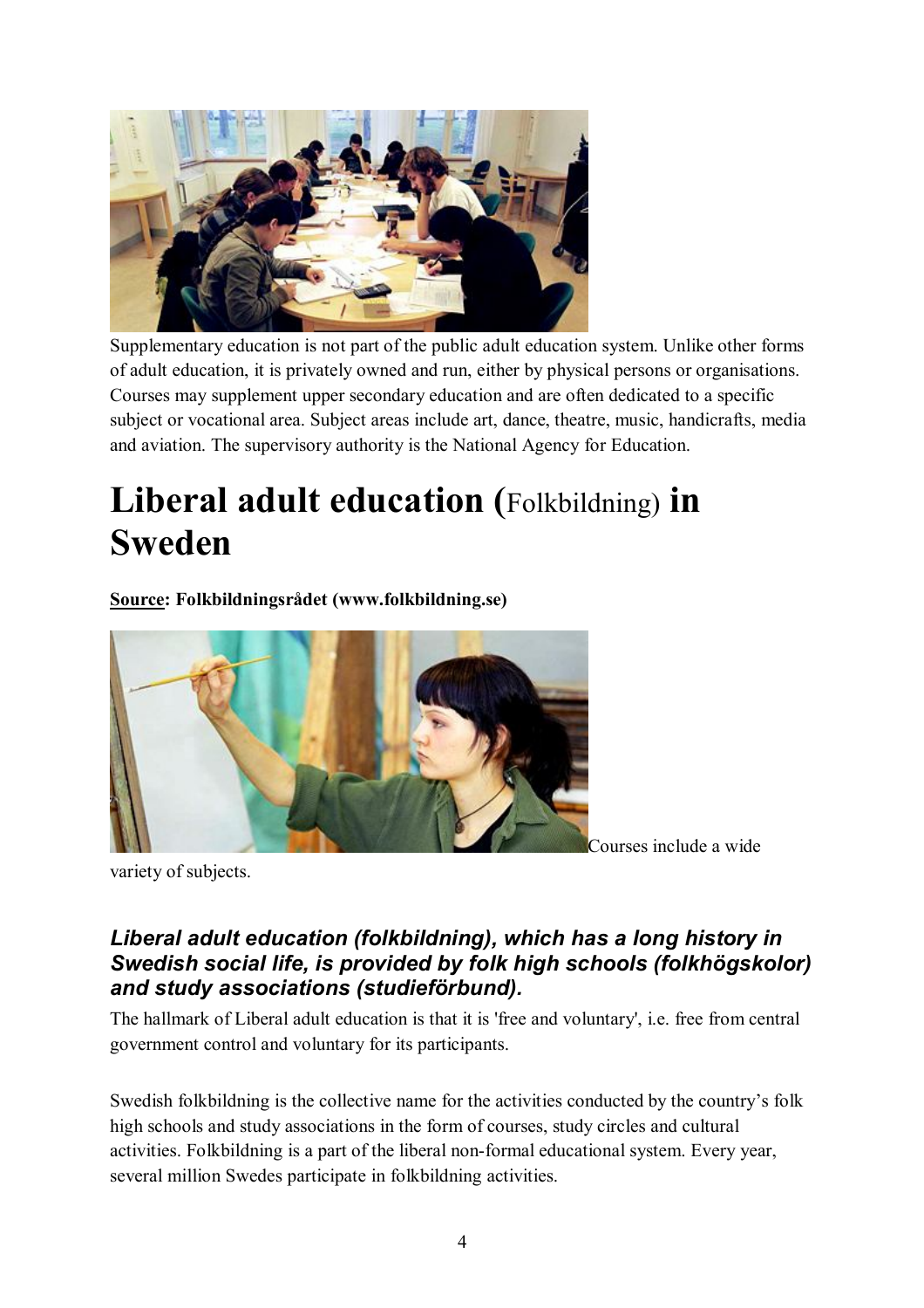### **Folkbildning – for lifelong learning**

People want to learn and develop in many different contexts in all phases of life. Swedish folkbildning meets this need – and thereby contributes to societal development and growth. But folkbildning also has an intrinsic value because well-informed and active citizens constitute the core of democracy.

Folkbildning is open to everyone in society. In folkbildning, everyone participates on equal terms, but based on different conditions.

People seek knowledge and development through folkbildning for various reasons. All of these reasons are meaningful – regardless of whether it is a question of personal development, increasing the chances of finding a new job, or simply a desire to learn.

In study associations and folk high schools, opportunities of lifelong learning are provided through a rich offering of courses and educational programmes – everything from study circles where a small group meets a few times in their leisure time, up to multi-year, full-time courses of study at folk high schools.

### *Concept of folkbildning*

Folkbildning grew forth at the beginning of the last century in a Sweden where the level of education was low and large groups of the population were excluded from higher education. Folkbildning became the answer to people's longing for knowledge and desire to influence societal development.

Folkbildning is still borne by the idea of a society with small educational rifts. There are always people, who for various reasons need alternatives to the formal educational system. Here, folk high schools and study associations have their most important mission, based on the fundamental right of all citizens to knowledge and development.

Folkbildning is a part of the liberal non-formal education sector and is free from detailed national control. This freedom, like the strong ties to the non-profit sector, makes folkbildning a force of societal change.

The ideas of folkbildning are noticeable not least in its practical activities, through dynamic interaction with the participants. Folkbildning has the following characteristics:

- It is always voluntary for the individual to participate in folkbildning.
- The participants have considerable opportunities to influence the content of the activities.
- Folkbildning is characterised by an environment in which learning and social interaction go hand in hand. The circumstances and experiences of every participant are taken into account.

• Folkbildning contributes to strengthening civil society through close co-operation with volunteer organisations, associations and various types of networks.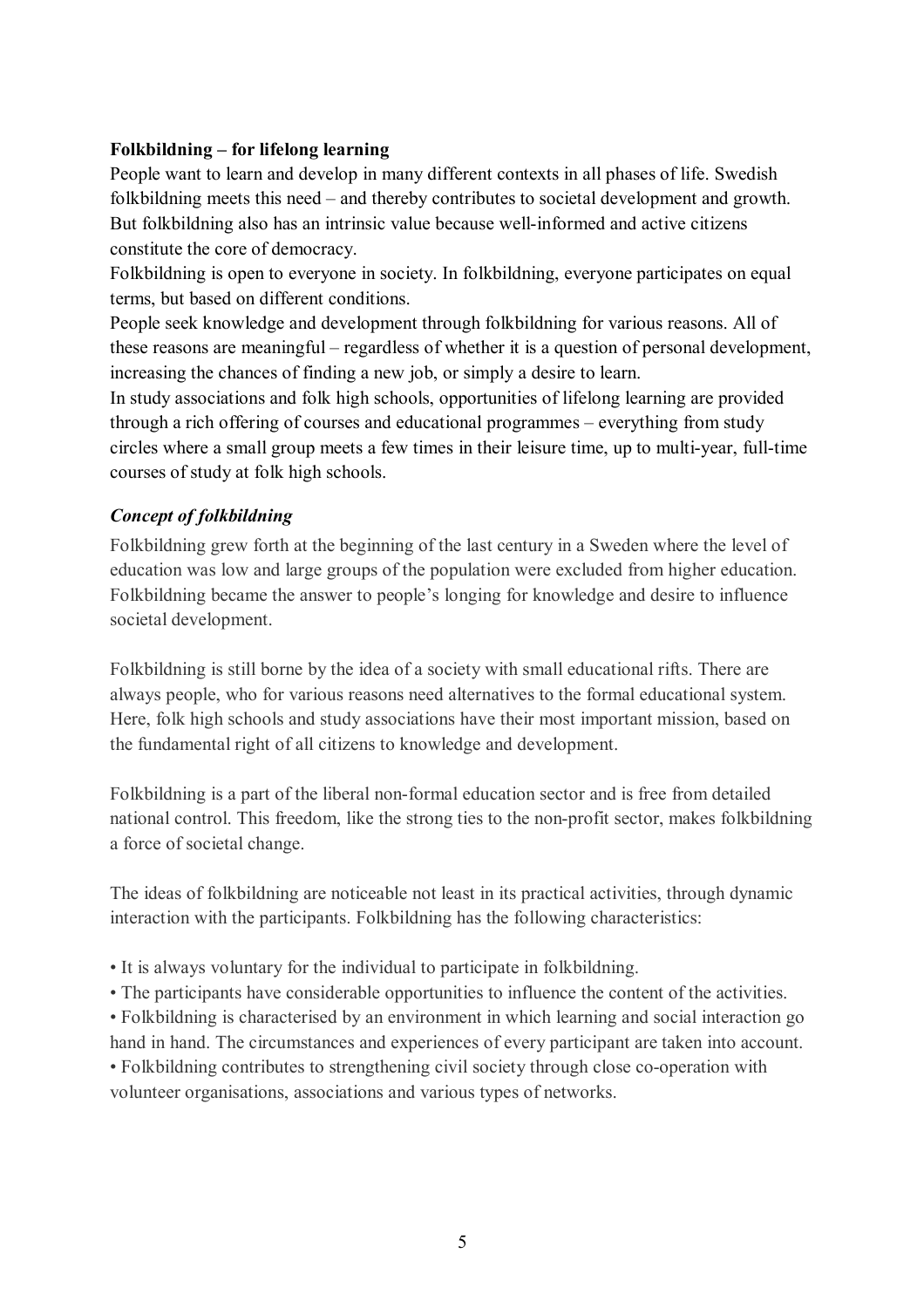### *9 study associations*

In Sweden there are currently 9 study associations to which the Swedish National Council of Adult Education distributes grants. The study associations have different profiles and emphases in their activities. There are close connections between the study associations and the Swedish popular movements, such as disabled, immigrant or environmental organisations. The study associations are located throughout Sweden.

The study circle is the most important form of study in the study associations. In the study circle, a small group meets to learn together based on a plan of study and with a study circle leader. There are study circles in hundreds of different subjects. Some have a more theoretical emphasis, such as language, history and studies in current social issues. Others are more practically oriented, such as dance, woodworking, instrumental music and so forth.

The study associations are also Sweden's largest arranger of cultural events. By arranging cultural events and lectures, the study associations contribute to a rich cultural life throughout the country.

### *148 folk high schools*

Sweden's current 148 folk high schools are spread throughout the country. Folk high schools offer courses for adults from the age of 18. Many folk high schools are run by popular movements, such as organisations within the workers', temperance or Free Church movements. Others are operated by county councils or regions. The schools have different profiles and emphases in their activities. The folk high schools are not guided by national curricula, but instead are free to shape their activities on their own.

The length of the courses varies from a few days up to several years. The long-term courses are generally 1-3 years, some of which can provide knowledge equivalent to upper secondary school and thereby also qualify participants for university studies. Many long-term courses have a special emphasis – music, media, keep-fit measures, tourism and so forth. A few are vocational, such as the youth recreation leader and journalist training programmes. Short courses are offered in a number of different subjects and emphases.

Tuition at folk high schools is characterised by process-oriented pedagogy, in which active participation by the students is emphasized, such as in the form of theme and project work in small groups. Many adults apply to folk high schools and therefore considerable weight is placed on taking advantage of their previous experiences and using their needs as a basis of tuition.

Many folk high schools are boarding schools, which allow students to live at the school during the course. Tuition is free-of-charge and students can apply for financial aid for their studies.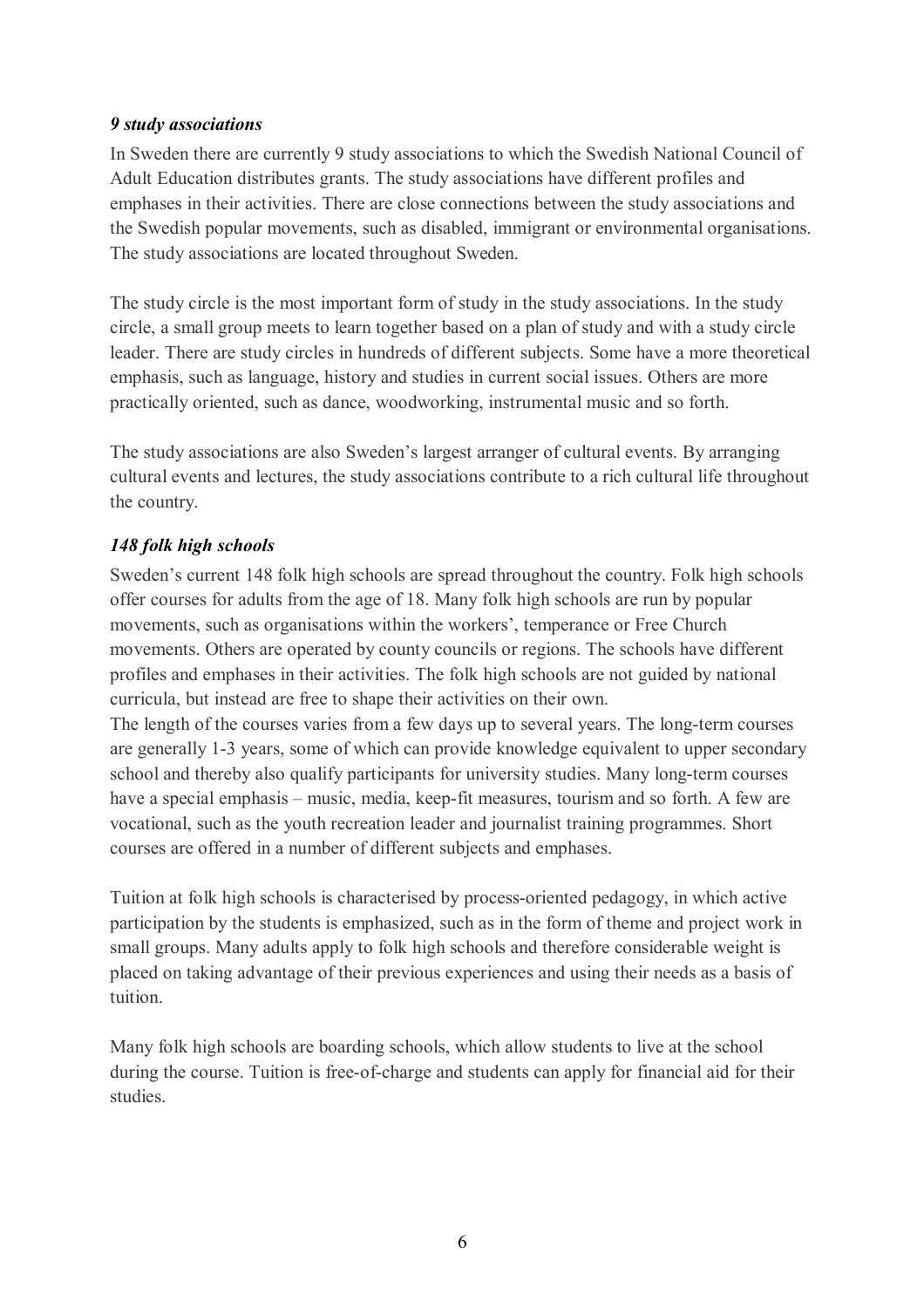## *Public support for folkbildning*

Swedish folkbildning is largely financed through funding grants from the state, county councils and municipalities. There is a broad political consensus that the state should provide economic support to folkbildning.

The Riksdag (Swedish Parliament) has established overall objectives for the activities. They can be summarised such that the activities of folkbildning shall:

- strengthen and develop democracy,
- make it possible for people to influence their life situation and create participative involvement in societal development,
- bridge educational gaps and raise the level of education and cultural awareness in society,
- broaden the interest for and increase participation in cultural life.

Based on these objectives, the study associations and folk high schools are free to shape the goals of the activities on their own.

In 2006, a unanimous Riksdag decided on the folkbildning policy of the future. Seven activity areas were emphasized as motives for state support of folk high schools and study associations. This applies to efforts to protect society's common fundamental values, the challenges of a multicultural society and the demographic challenge of increasing numbers of elderly, and where the possibilities of life-long learning must be maintained. Furthermore, the importance of cultural activities is emphasized, as well as the significance of reaching people with disabilities. Lastly, support for folkbildning is motivated by the meaningful efforts in public health and for sustainable development and global justice, pursued in the study associations and folk high schools.

### *The Swedish National Council of Adult Education*

The Swedish National Council of Adult Education has been charged by the Government and Riksdag of Sweden to distribute the national grants to folk high schools and study associations. Furthermore, the council shall follow up and evaluate the activities of folkbildning.

The Swedish National Council of Adult Education has three members, all of which have close ties to study associations and folk high schools. These are:

• The Swedish National Federation of Study Associations – an interest association for the study associations.

• The Interest Organisation of Popular Movement Folk High Schools, RIO – which gathers the folk high schools operated by popular movements and other organisations.

• The Swedish Association of Local Authorities and Regions, SKL – which represents the folk high schools operated by county councils and regions.

### *Current figures on folkbildning (2008)*

Every year, the study associations arrange:

• Approximately 285,000 study circles with a total of almost 2 million participants